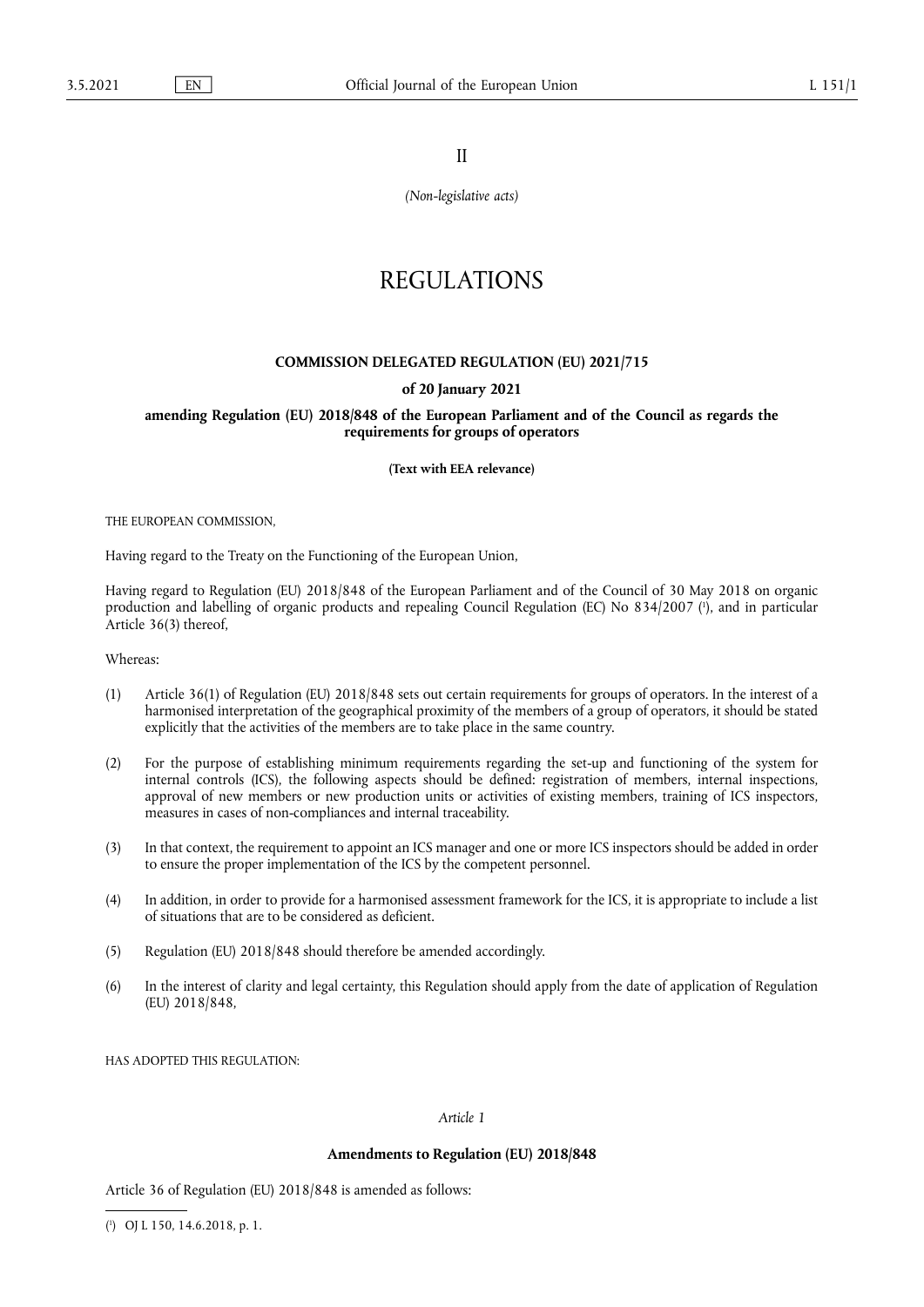- (1) paragraph 1 is amended as follows:
	- (a) point (e) is replaced by the following:

'(e) only be composed of members whose production activities or possible additional activities referred to in point (a) take place in geographical proximity to each other in the same Member State or in the same third country';

(b) in point (g), the following paragraph is added:

'The system for internal controls (ICS) shall comprise documented procedures on:

- (i) the registration of the members of the group;
- (ii) the internal inspections, which include the annual internal physical on-the-spot inspections of each member of the group, and any additional risk-based inspections, in any case scheduled by the ICS manager and conducted by ICS inspectors, whose roles are defined in point (h);
- (iii) the approval of new members in an existing group or, where appropriate, the approval of new production units or new activities of existing members upon the approval by the ICS manager on the basis of the internal inspection report;
- (iv) the training of the ICS inspectors, which is to take place at least annually and to be accompanied by an assessment of the knowledge acquired by the participants;
- (v) the training of members of the group on the ICS procedures and the requirements of this Regulation;
- (vi) the control of documents and records;
- (vii) the measures in cases of non-compliance detected during the internal inspections, including their follow-up;
- (viii) the internal traceability, which shows the origin of the products delivered in the joint marketing system of the group and allows the tracing of all products of all members throughout all stages, such as production, processing, preparation or placing on the market, including estimating and cross-checking the yields of each member of the group.';
- (c) the following point (h) is added:

'(h) appoint an ICS manager and one or more ICS inspectors who may be a member of the group. Their positions shall not be combined. The number of ICS inspectors shall be adequate and proportional in particular to the type, structure, size, products, activities and output of organic production of the group. The ICS inspectors shall be competent with regard to the products and activities of the group.

The ICS manager shall:

- (i) verify the eligibility of each member of the group regarding the criteria set out in points (a), (b) and (e);
- (ii) ensure that there is a written and signed membership agreement between each member and the group, by which the members commit themselves to:
	- comply with this Regulation,
	- participate in the ICS and comply with the ICS procedures, including the tasks and responsibilities assigned to them by the ICS manager and the obligation for records keeping,
	- permit access to production units and premises and be present during the internal inspections carried out by the ICS inspectors and official controls carried out by the competent authority or, where appropriate, the control authority or control body, make available to them all documents and records and countersign the inspection reports,
	- accept and implement the measures in cases of non-compliances in accordance with the decision of the ICS manager or the competent authority or, where appropriate, the control authority or control body, within the given time-frame,
	- immediately inform the ICS manager on suspected non-compliance;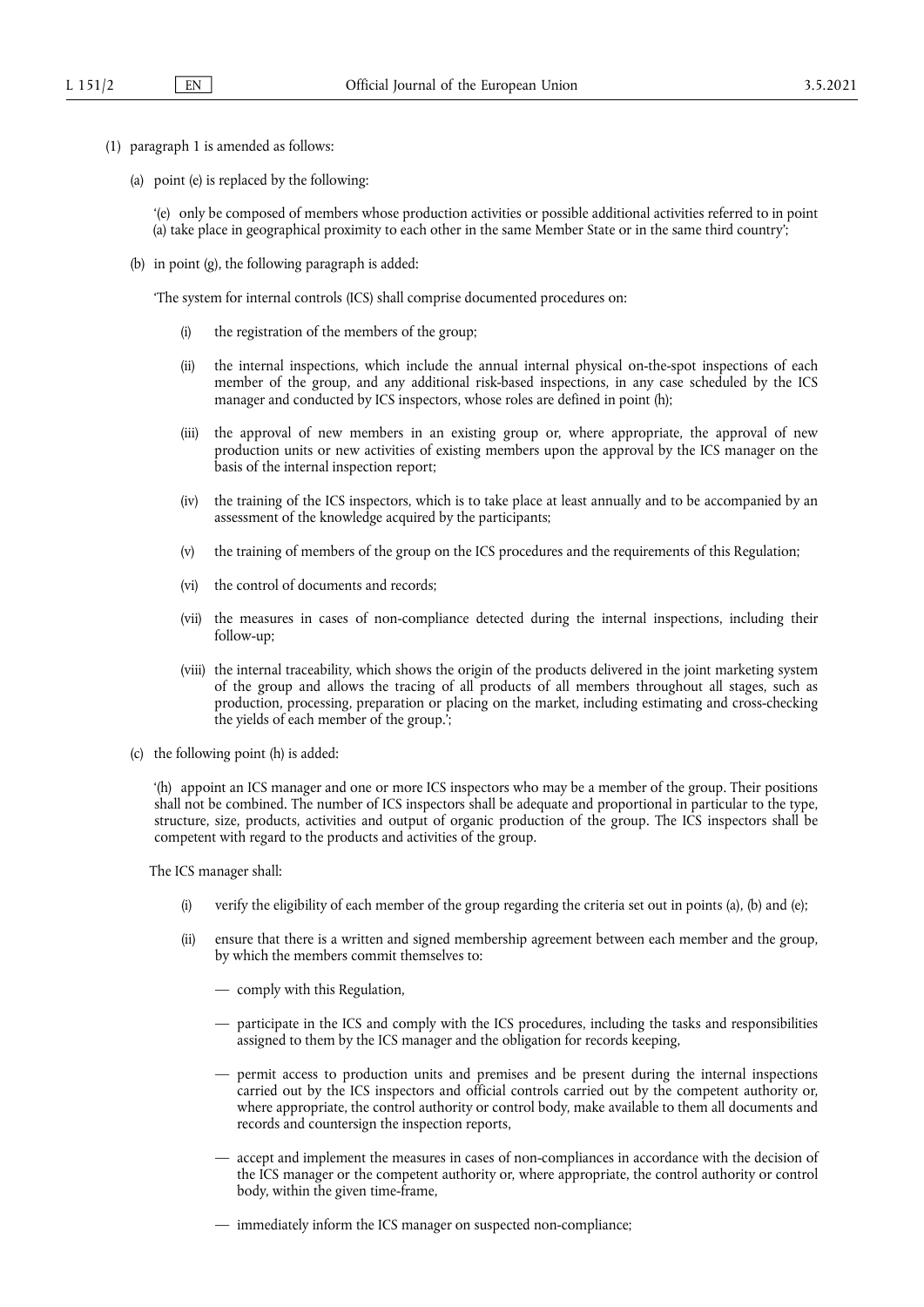- (iii) develop the ICS procedures and the relevant documents and records, keep them up to date and make them readily available to the ICS inspectors, and where relevant, to the members of the group;
- (iv) draw up the list of the members of the group and keep it up to date;
- (v) assign tasks and responsibilities to the ICS inspectors;
- (vi) be the liaison between the members of the group and the competent authority or, where appropriate, the control authority or control body, including requests for derogations;
- (vii) verify annually the conflict of interest statements of the ICS inspectors;
- (viii) schedule internal inspections and ensure their adequate implementation in accordance with the ICS manager's schedule referred to in point (ii) of the second paragraph of point (g);
- (ix) ensure adequate trainings for the ICS inspectors and carry out an annual assessment of ICS inspectors' competences and qualifications;
- (x) approve new members or new production units or new activities of existing members;
- (xi) decide on measures in case of non-compliance in line with the ICS measures established by documented procedures in accordance with point g and ensure the follow-up of those measures;
- (xii) decide to subcontract activities, including the subcontracting of the tasks of ICS inspectors, and sign relevant agreements or contracts.

The ICS inspector shall:

- (i) carry out internal inspections of the members of the group according to the schedule and the procedures provided by the ICS manager;
- (ii) draft internal inspection reports on the basis of a template and submit it within a reasonable time to the ICS manager;
- (iii) submit at appointment a written and signed statement on conflict of interest and update it annually;
- (iv) participate in trainings.';
- (2) in paragraph 2, the following subparagraph is added:

'At least the following situations shall be considered as deficiencies in the ICS:

- (a) producing, processing, preparing or placing on the market of products from suspended/withdrawn members or production units;
- (b) placing on the market of products for which the ICS manager has prohibited the use of reference to organic production in their labelling or advertising;
- (c) adding new members to the list of members or changing the activities of existing members without following the internal approval procedure;
- (d) not carrying out the annual physical on-the-spot inspection of a member of the group in a given year;
- (e) failing to indicate the members which have been suspended or withdrawn in the list of members;
- (f) serious deviations in findings between internal inspections carried out by the ICS inspectors and official controls carried out by the competent authority or, where appropriate, the control authority or control body;
- (g) serious deficiencies in imposing appropriate measures or carrying out the necessary follow-up in response to non-compliance identified by the ICS inspectors or by the competent authority or, where appropriate, the control authority of control body;
- (h) inadequate number of ICS inspectors or inadequate competences of ICS inspectors for the type, structure, size, products, activities and output of organic production of the group.'.